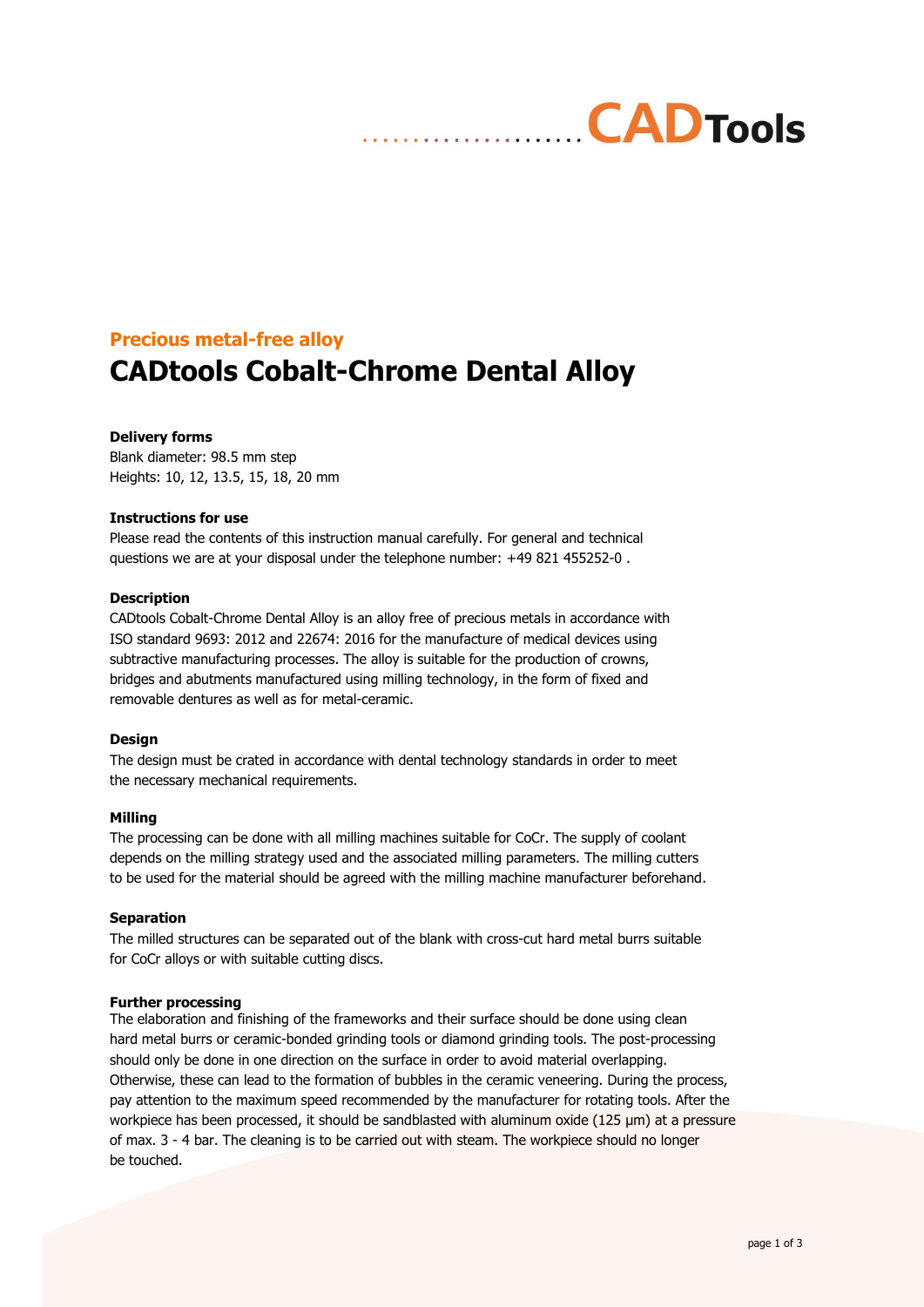# **Oxidation**

The oxidation takes place for 5 minutes without vacuum at the opaque firing temperature. Then blast and clean again as described above.

## **Firing**

CADtools Cobalt-chrome Dental Alloy can be veneered with all commercially available ceramic materials with a suitable CTE. Unless otherwise specified by the ceramic manufacturer, slow cooling is recommended.

#### **Soldering**

If soldering is required, a solder suitable for the composition and melting range of the alloy to be soldered should be used.

#### **Storage**

The product properties are not affected by normal fluctuations in ambient conditions (e.g. temperature, pressure or light).

#### **Disposal**

The applicable national regulations and the relevant information in the safety data sheets must be observed.

## **Safety instructions**

Intolerance symptoms with non-precious metal alloys are extremely rare if they are manufactured in accordance with the instructions for use. In the event of a proven allergy to a component of the alloy, it should not be used for safety reasons.

In individual cases, galvanic reactions can occur in the event of contact with other metallic elements and the use of different types of alloys in the same oral cavity.

During the mechanical processing of the alloy, metal dust can be generated. In addition, the machining leads to the development of heat and possibly to the formation of burrs. The processed material could therefore be hot and sharp-edged. When processing at temperatures above the solidus temperature, vapors can be generated. A suitable aspiration system or aeration and ventilation of the workplace must be provided. The use of protective gloves, protective clothing and goggles as well as respiratory protection is expressly recommended. The resulting dusts and vapors are hazardous to health. Individual alloy components can have a carcinogenic effect. Warning notices and safety data sheets must be observed.

Each product is identified with a batch number. For traceability purposes, it is recommended to enter this number on the patient's data sheet.

The product solid is not sterile.

**CADTools**